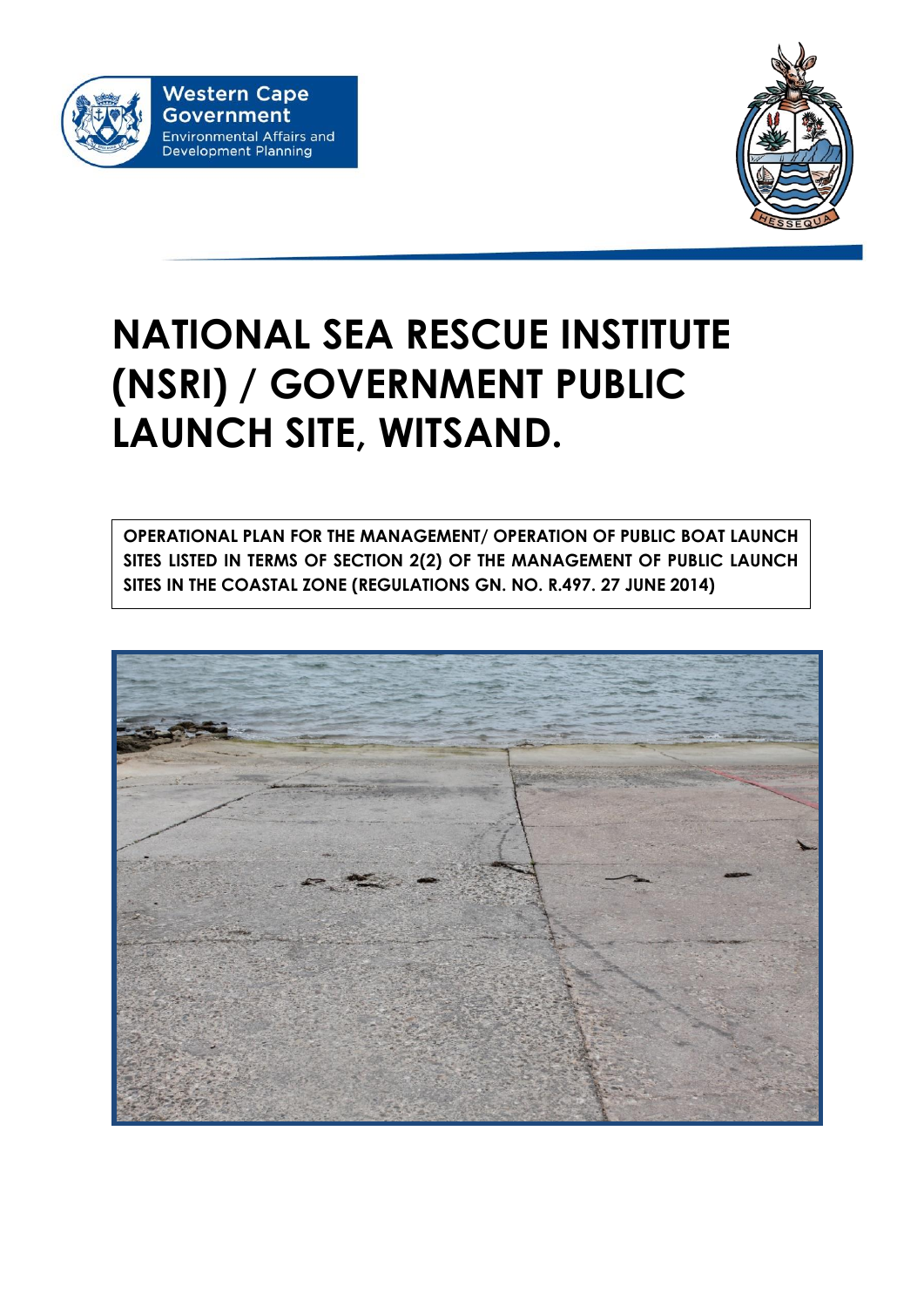# NSRI / GOVERNMENT PUBLIC LAUNCH SITE: OPERATIONAL PLAN

# **CONTENT**

| $1_{-}$ |  |  |  |  |  |
|---------|--|--|--|--|--|
|         |  |  |  |  |  |
|         |  |  |  |  |  |
|         |  |  |  |  |  |
| 2.      |  |  |  |  |  |
|         |  |  |  |  |  |
|         |  |  |  |  |  |
|         |  |  |  |  |  |
|         |  |  |  |  |  |
|         |  |  |  |  |  |
| 3.      |  |  |  |  |  |
| 4.      |  |  |  |  |  |
|         |  |  |  |  |  |
| 5.      |  |  |  |  |  |
| 6.      |  |  |  |  |  |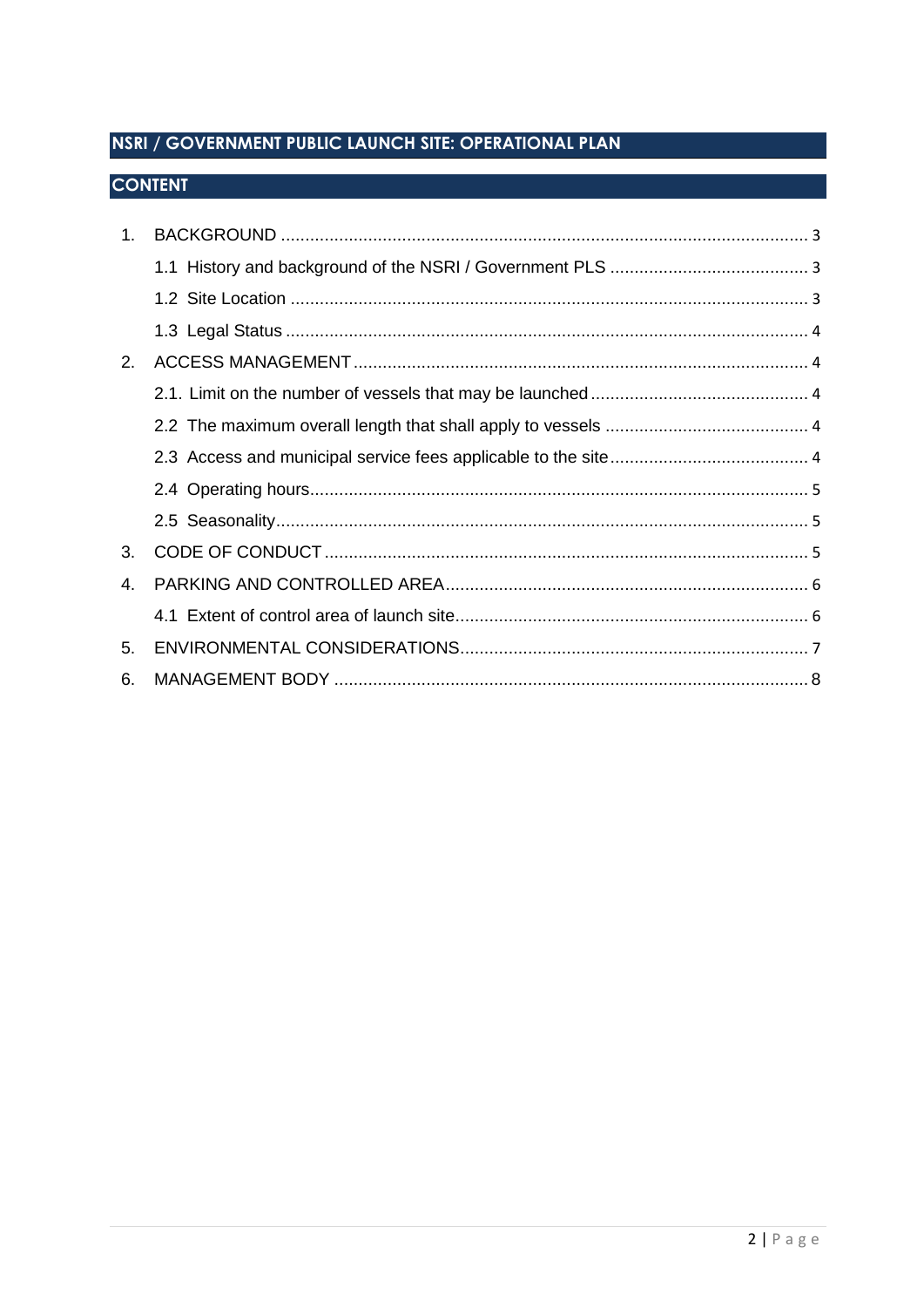#### **1. Background**

#### **1.1 History and background of the NSRI Slipway**

The Breede River is 322km long from its source near Ceres to where it enters the Indian Ocean in Sebastian Bay, draining a catchment of approximately 12 600 km<sup>2</sup> . The Breede River Estuary comprises approximately the lower 52km of the river, i.e. from the mouth at Witsand to the extent of the tidal influence 10km upstream of Malgas, and possesses a total surface area of 455 ha. Although the estuary falls within the winter/bimodal rainfall transition zone, most of the catchment falls within the winter rainfall area. Flows are strongly seasonal with peak flows and floods during the winter months, but the estuary nevertheless enters the sea through a permanently open mouth.

The slipway is used by estuary users for various activities, including skiing, fishing and general boating, as well as commercial boats going out to see.

The slipway is listed as a public launch site.

| 1.2 |  | <b>Site Location</b> |
|-----|--|----------------------|
|-----|--|----------------------|

| <b>Geographical Information</b>            |         |                                       |                           |                                        |                              |  |  |  |  |
|--------------------------------------------|---------|---------------------------------------|---------------------------|----------------------------------------|------------------------------|--|--|--|--|
| <b>Location Description</b>                |         |                                       | NSRI / Government Slipway |                                        |                              |  |  |  |  |
| <b>Province</b>                            |         | <b>Western Cape</b>                   |                           | <b>District</b><br><b>Municipality</b> | <b>Garden Route District</b> |  |  |  |  |
| Local<br><b>Municipality</b>               |         | Hessequa<br>Municipality              |                           | <b>Town</b>                            | Witsand                      |  |  |  |  |
| <b>GPS Co-ordinates</b>                    |         |                                       |                           |                                        |                              |  |  |  |  |
| $-34.397118$                               |         |                                       | 20.837822                 | <b>Location of PLS</b>                 |                              |  |  |  |  |
| <b>Other</b>                               |         |                                       |                           |                                        |                              |  |  |  |  |
|                                            | Yes     |                                       | No                        | <b>Comments / Remarks</b>              |                              |  |  |  |  |
| <b>Access</b><br><b>Road</b>               | $\sf X$ |                                       |                           |                                        | Hitchcock Street (Tar Road). |  |  |  |  |
| <b>Ablution</b><br><b>Facilities</b>       | $\sf X$ |                                       |                           |                                        |                              |  |  |  |  |
| <b>Access</b><br><b>Control</b>            |         |                                       | $\sf X$                   |                                        |                              |  |  |  |  |
| Formal concrete slipway.<br><b>Slipway</b> |         |                                       |                           |                                        |                              |  |  |  |  |
| General                                    |         | Bins provided and serviced regularly. |                           |                                        |                              |  |  |  |  |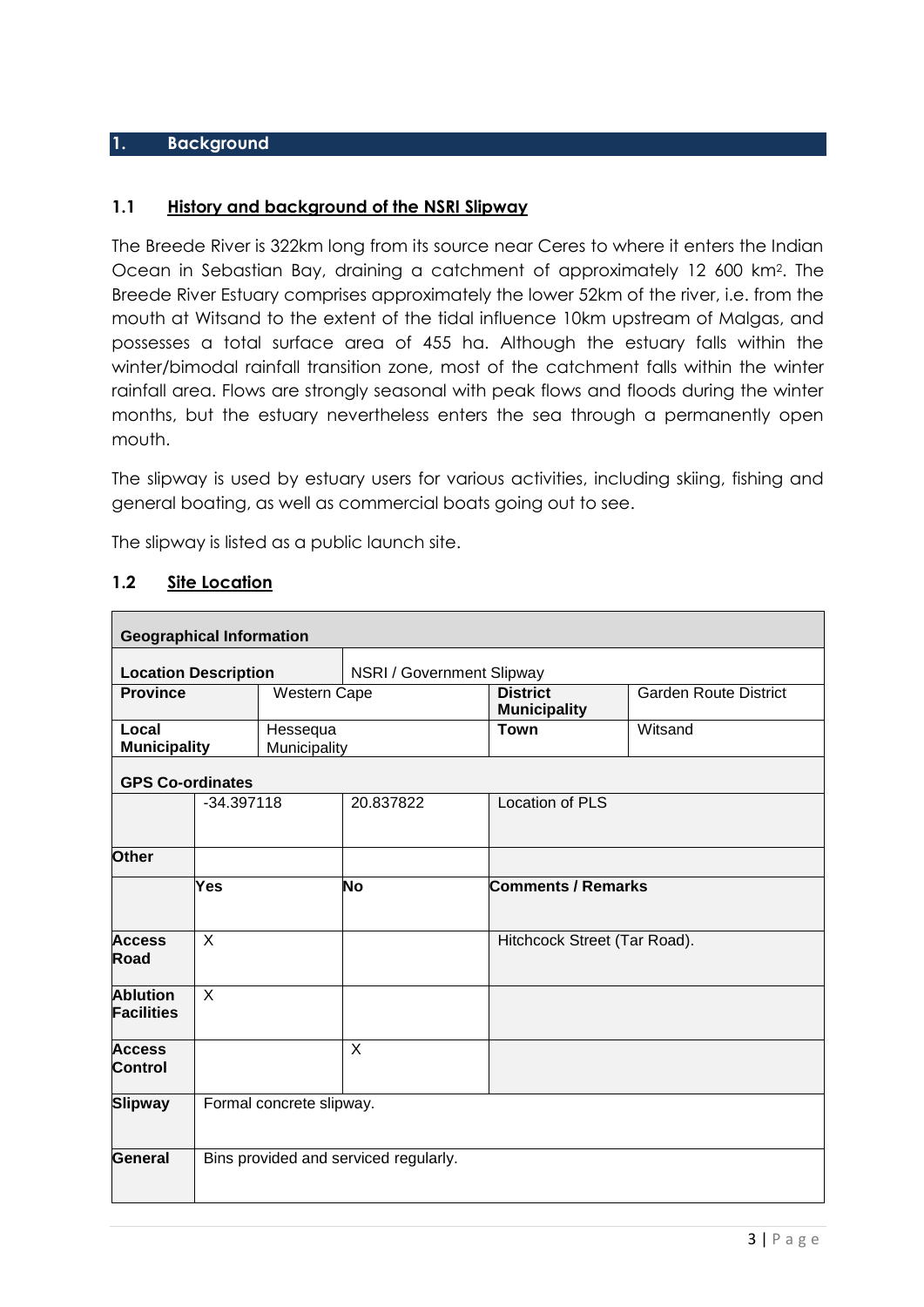# **1.3 Legal Status of this Site as a PLS**

The Management of Public Launch Sites in the Coastal Zone regulations, hereafter referred to as the '*regulations*', were promulgated in terms of section *83(1)(d)(i) & (o) of the National Environmental Management: Integrated Coastal Management Act, 2008 (Act No. 24 of 2008)*, *as amended*

The regulations were published in Government Gazette No. 37761, appearing as Government Notice No. R.497, on 27 June 2014; and it provides the legal framework for the management of public launch sites (PLS).

PLS Regulation 3(3) specifically obligates the Management Body, i.e. the Municipality (in this case Local Municipality), to manage a PLS in terms of an Operational Plan; which is considered by the MEC on matters outlined in regulation 2(2), he may wish to determine, impose or regulate on.

The NSRI / Government Slipway was listed by MEC: Local Government, Environmental Affairs and Development Planning, Anton Bredell, as an official Public Launch Site and Hessequa Municipality identified as the responsible Management Body, in Provincial Gazette 7410, Provincial Notice 193/2015, on 26 June 2015.

## **2. Access Management**

# 2.1 **Limit on the number of boats that may be launched.**

Currently no limit on the number of boats exist, however the parking is limited and the onus lies on the operator to find alternative parking should the designated parking reached its' full capacity.

The municipality reserves the right to regulate the amount of boats that utilise the slipway at any given time, in order to limit user conflict and ensure the free flow of traffic around the PLS.

A carrying capacity study to be considered by the managing authority should the need arise. Study dependent on the availability of funding.

# 2.2 **The maximum overall length that shall apply to boats/vessels.**

Launching at the site is restricted to:

9.0 meters

# 2.3 **Access and municipal service fees applicable to the site**.

No launching and municipal service fees applies. The municipality reserves the right to implement a launching and service fee in consultation with interested and affected parties. Any fees imposed to be approved by the relevant minister.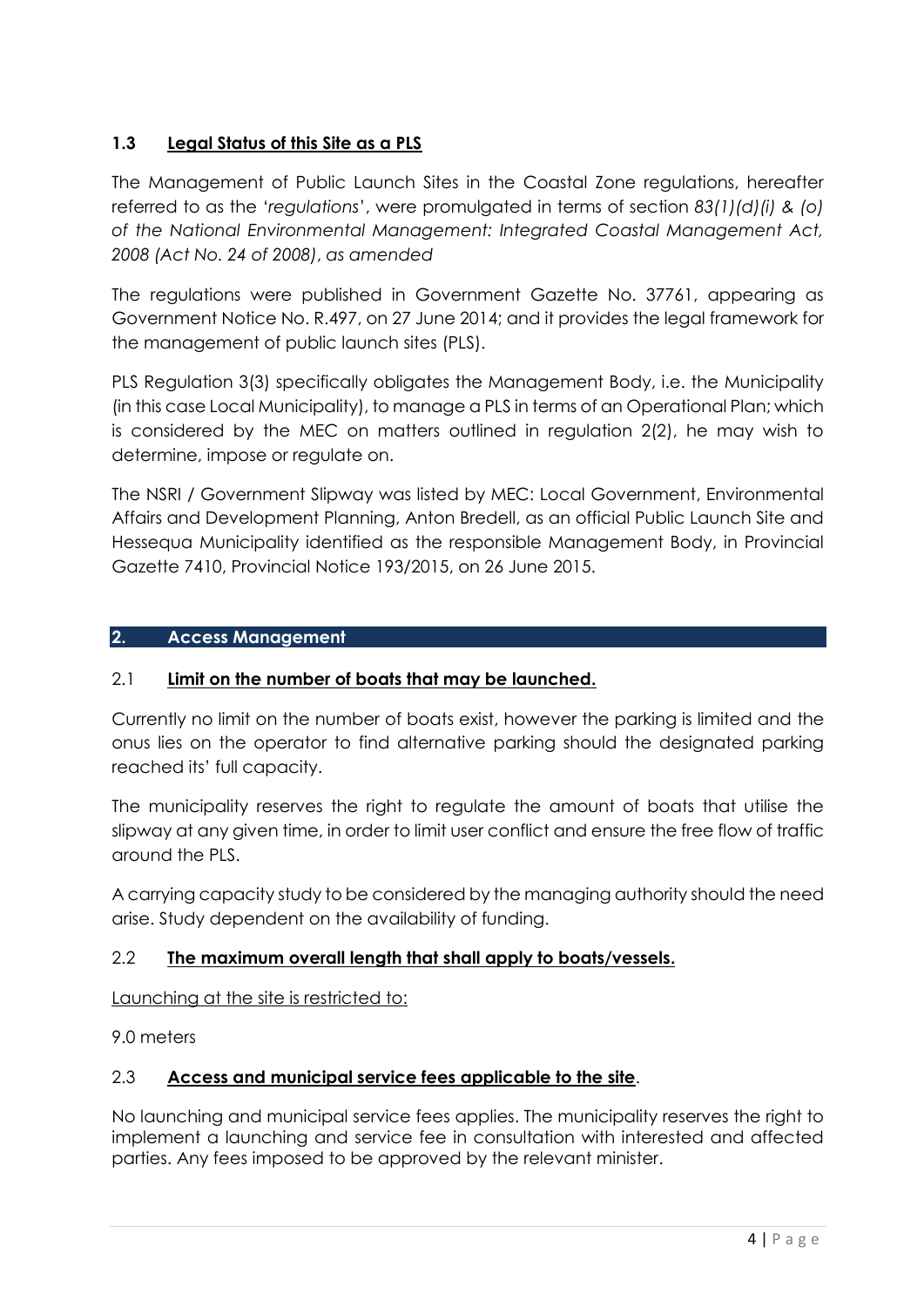## 2.4 **Operating Hours**

All hours.

Note: **No fishing allowed during night ban hours.**

#### **3. Code of Conduct: Slipway etiquette & guidelines**

- 3.1 **No vessel allowed without a boating permit**.
- 3.2 **As a listed Public launch site, boats shall at all times have priority use of the slipway** over all other users. All other users shall move out of the way (including their belongings) without unreasonable delay or argument after being requested or signalled to do so.
- 3.3 In the interest of safety and minimising frustration to boaters and others, everyone is required to **adhere strictly to these guidelines** and to report any on-going disregard thereof to the authorised officers.
- 3.4 All users **must adhere to the Municipal By-Laws, SAMSA Regulations, the National Environmental Management Act, Marine and Living Resources Act, OVR Regulations,** as well as other applicable legislation.
- 3.5 All skippers shall strive to **minimise the time that their boats and trailers occupy the slipway** in the interest of other boaters. In this regard, skippers are encouraged to prepare a pre-launch checklist, including pre-season equipment checks, and to ensure that all crew and driver are all available to avoid delay, prior to entering the queue to launch. No-one may enter the queue if boats are waiting to return from the estuary or sea.
- 3.6 Kayaks, vessels, surf skis and other **equipment shall not be left unattended on the slipway** where these can be damaged, obstruct or hinder the full use of the slipway by boaters.
- 3.7 **No jet-skis** allowed.
- 3.8 **No equipment** to be left on the slipway.
- 3.9 All trailers and boats shall be fitted with **safety chains/ropes** and these shall be used at all times that the boat is on the trailer.
- 3.10 **No reverse practicing will be allowed.**
- 3.11 The skipper, prior to commencing his passage to estuary shall **nominate a crew member also to look out for other users on and around the slipway**, before proceeding at a safe speed.
- 3.12 The SAMSA regulations requirements are as follows: All vessels should be marked with a single traceable approved number; all skippers of motor vessels should be competent and be certificated; All vessels should be inspected annually and certified as seaworthy (certificate of fitness). All vessels should carry the appropriate safety equipment (marginally less than category E for certain types of craft such as canoes, kayaks etc.); All vessels should have inherent buoyancy. All skippers have to be accompanied by a **Skippers Licence, Certificate of Fitness and Buoyancy Certificate**, should the motor be more than 15HP.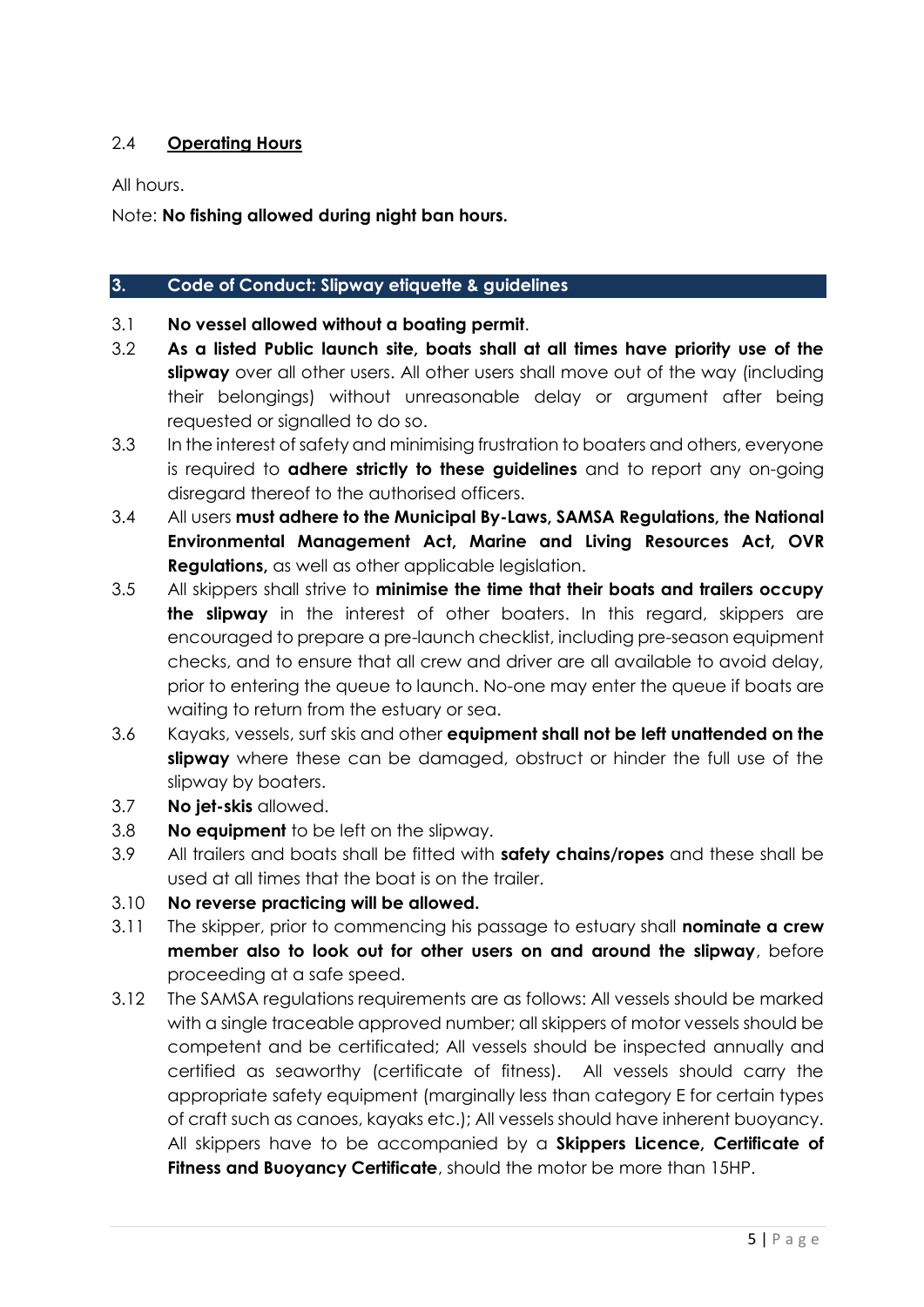- 3.13 **Boats returning from estuary shall have priority** access to the slipway over boats wanting to launch (except for those boats already queued up to launch) and the latter shall not obstruct access to the slipway nor hinder retrieval.
- 3.14 **No boats may be left unattended** at any time.
- 3.15 **Authorised officers** (as defined by the municipal bylaws) are requested not to perform their inspections in areas that obstruct or unreasonably delay the launching or retrieval of other boats, for safety reasons. No one may board a retrieved boat without prior advice from the skipper/driver.
- 3.16 **No-one may fish off the slipway**.
- 3.17 **No alcohol** or any other intoxicating substance shall be allowed on the premises and nobody is allowed to launch while under the influence of alcohol or any other intoxicating substance.
- 3.18 **No dogs are allowed on the slipway**.

## **4**. **Parking and Control Area**

#### 4.1 **Extent of control area of launch site**

The extent of the controlled area includes the road reserve, the slipway area and a portion of the public open space as indicated in figure 1. Parking at this specific slipway is a challenge as the provision of dedicated parking areas are dictated by the geography of the area. Historically, enough parking was provided for, but due to an increase in recreational users the available parking does reach its capacity at times (during April and December Holidays). As such, note that no additional parking will nor can be developed, near the slipway due to the geographical area and available land.

Note: The public road and access to and from the NSRI exists should always be kept clear. Signage to be erected by municipality where parking is not allowed.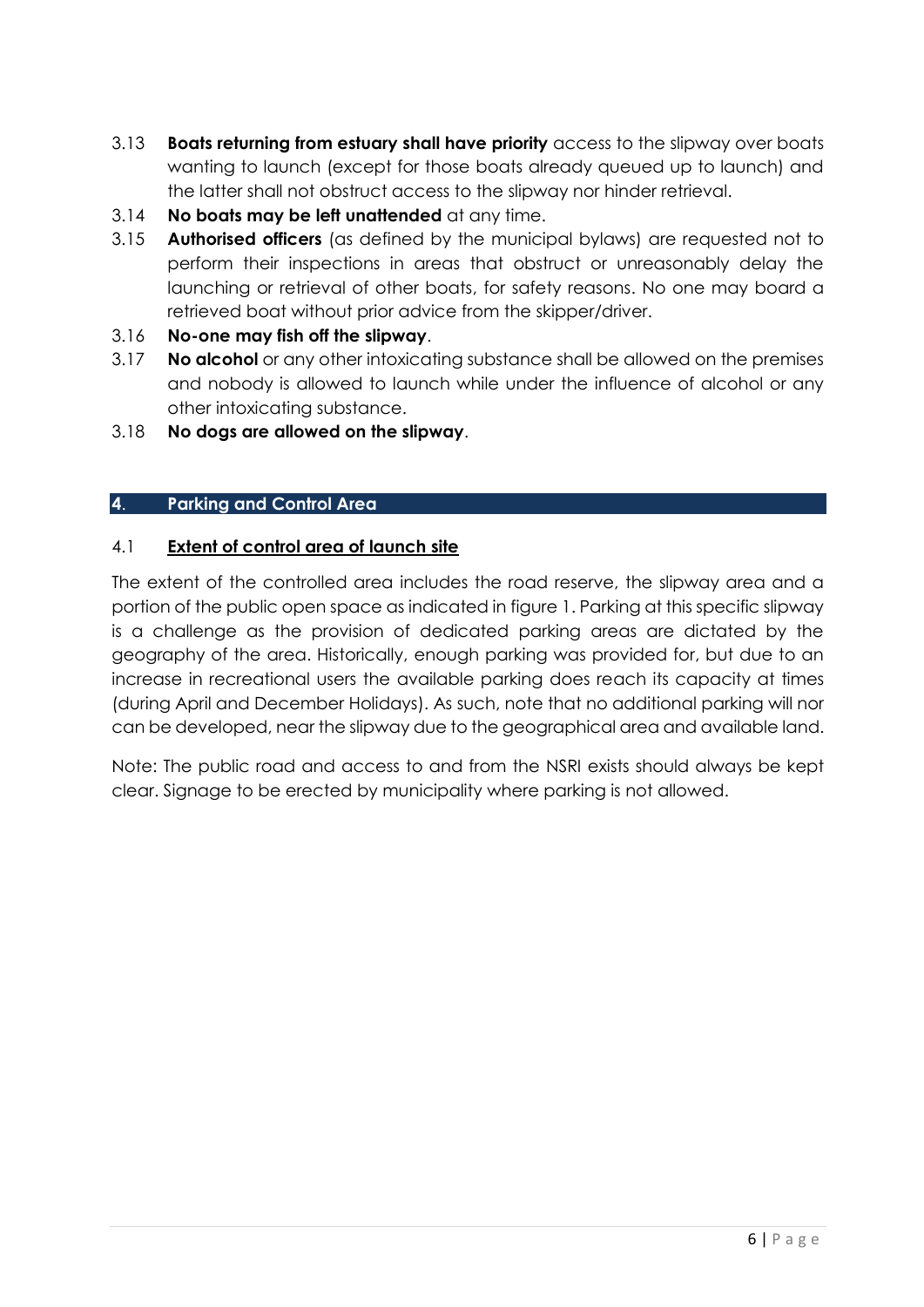

*Figure 1: PLS Layout*

#### 5. **Environmental Considerations**

5.1 The users of this site must comply with the provisions of the general duty of care principle and the remediation stipulated in terms of section 28 of the National Environmental Management Act, 1998 (Act No. 107 of 1998), the provisions of the National Environmental Management: Integrated Coastal Management Act, 2008 (Act No. 24 of 2008) as well as all other relevant legislation.

## 5.2 Prohibited activities:

- No washing of vessels, trailers or vehicles.
- No scaling and cleaning of fish.
- No disposal of bait may take place on the site.
- No re-fuelling on site.
- No littering.
- No fires allowed.
- No revving of motors allowed on slipway for the purpose of testing.
- Driving over vegetation of any kind is prohibited.
- Both vehicles and people must strictly avoid ecologically sensitive areas in the vicinity of the launch site. Where feasible, such areas should be identified by appropriate signage.